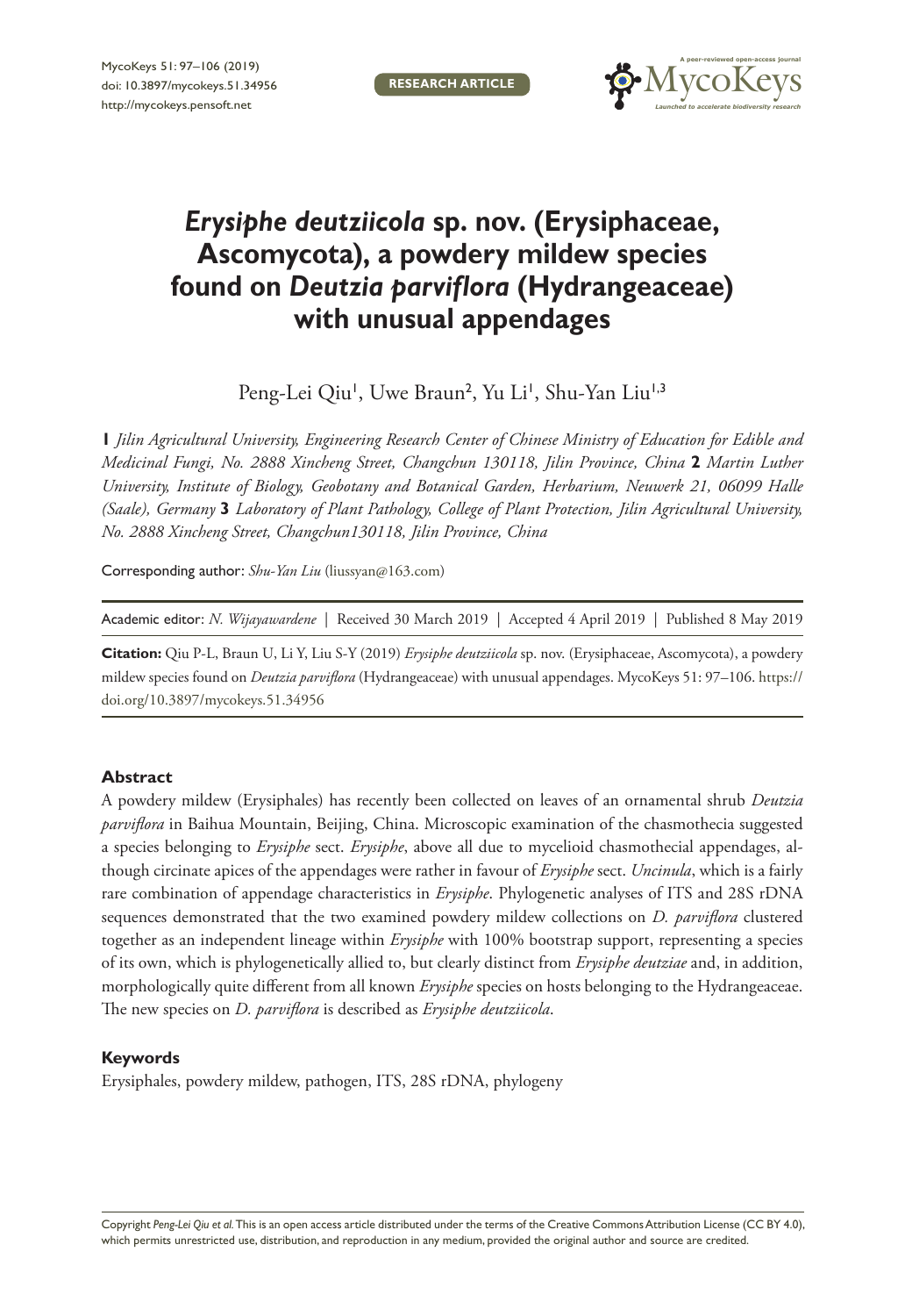## **Introduction**

The family Hydrangeaceae comprises 17 genera and about 220 species distributed in temperate and subtropical regions of the Americas, Pacific islands, Asia and Europe (Kubitzki 2004). One of the largest genera, *Deutzia*, includes important ornamentals and is known to be used to treat enuresis, malaria and scabies in China (He 1990). Amongst the genera of Hydrangeaceae, *Deutzia*, *Hydrangea*, *Schizophragma*, *Jamesia* and *Philadelphus* have been reported as hosts of powdery mildews (Braun and Cook 2012). Nine species are currently known on hosts of these genera, viz., *Erysiphe deutziae* (Bunkina) U. Braun & S. Takam. on *Deutzia*, *E. hydrangeae* (Z.X. Chen & R.X. Gao) U. Braun & S. Takam. on *Hydrangea*, *E. poeltii* U. Braun on *Hydrangea*, *E. schizophragmatis* (Tanda & Y. Nomura) U. Braun & S. Takam. on *Hydrangea* and *Schizophragma*, *E. yanshanensis* T.Z. Liu & U. Braun on *Hydrangea*, *Golovinomyces orontii*  on *Hydrangea*, *Phyllactinia jamesiae* U. Braun on *Jamesia*, *P. philadelphi* (Jacz.) Bunkina on *Philadelphus* and *Pseudoidium hortensiae* (Jørst.) U. Braun & R.T.A. Cook on *Hydrangea*. *Erysiphe deutziae* has been the only powdery mildew species hitherto found on *Deutzia* spp. (Braun and Cook 2012). This species was originally described as *Microsphaera deutziae* (Bunkina 1973). In 1977, this species was recorded from the Russian Far East and Japan (Nomura 1997). Braun and Takamatsu (2000) re-allocated *M. deutziae* to *Erysiphe* based on the phylogenetic analysis of ITS rDNA sequences (Braun and Takamatsu 2000). Later, this powdery mildew was introduced to Europe with records from France, Germany, Poland and Switzerland (Bolay et al. 2005) and the UK (Denton and Henricot 2007). In recent years, this pathogen was also reported on *Deutzia* in Korea (Park et al. 2010) and China (Nguyen et al. 2018).

In 2018, leaves of *D. parviflora* with clearly dense powdery layers were collected twice. Microscopic examination suggested the unusual appendages of chasmothecia of the fungus are apparently distinct from *E. deutziae* on *Deutzia*. In order to circumscribe this species, morphological and molecular phylogenetic analyses, based on ITS and 28S rDNA sequences, were conducted for the characterisation and identification of a new *Erysiphe* species, *E. deutziicola*, found in China on *D. parviflora*.

#### **Materials and methods**

#### Morphological studies

In May 2018, *D. parviflora* plants with typical white powdery mildew symptoms were first noticed and collected in the nature reserve of Baihua Mountain of Beijing, China (115°34.20'E; 39°50.40'N) and later, in October, the sexual morph was found. The two specimens were deposited in the Herbarium of Mycology of Jilin Agricultural University (**HMJAU**) under the accession number HMJAU-PM91860 and HMJAU-PM91861, respectively. The dried specimens were put in lactic acid for light microscopic examinations (Zeiss Axio Scope A1, Germany).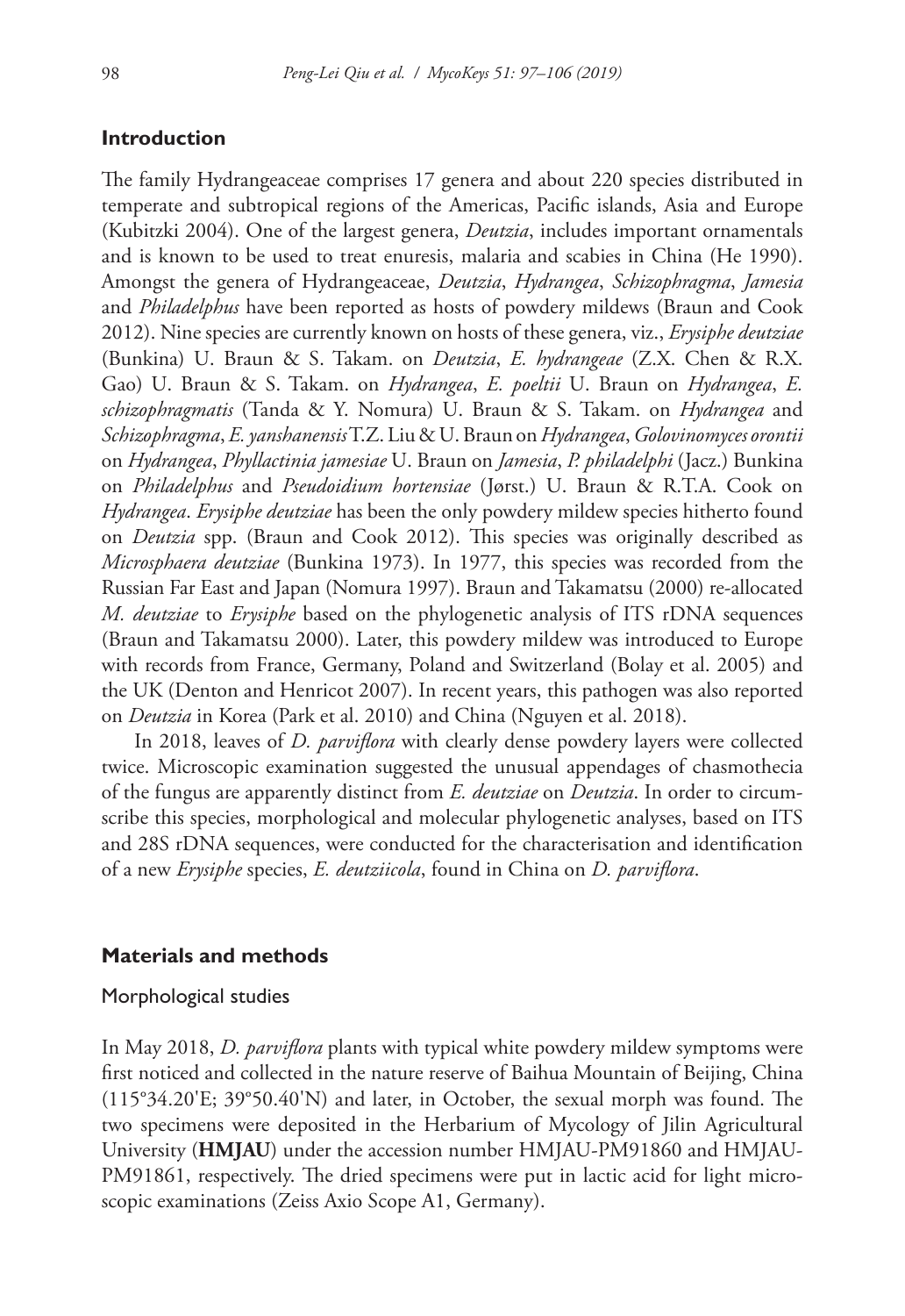## DNA extraction and sequencing

Genome DNA was extracted using chasmothecia of HMJAU-PM91860 and conidia and mycelia from the asexual specimen HMJAU-PM91861 by the Chelex-100 method (Walsh et al. 1991; Hirata and Takamatsu 1996). Two specimens of *Erysiphe deutziae*  on *Deutzia parviflora* var*. amurensis* (Nguyen et al. 2018) were also used for the DNA extraction and amplification, since 28S rDNA sequences of *E. deutziae* were not yet available in GenBank. The DNA amplification and sequencing were conducted according to the procedure described by Qiu et al. (2018).

## Molecular phylogenetic analyses

The newly obtained sequence data (28S rDNA, including domains D1 and D2 and ITS, including the 5.8S rDNA) from two powdery mildew specimens on *D. parviflora* were aligned to confirm the homology. The new sequences were deposited in GenBank under accession numbers [MK656288](http://www.ncbi.nlm.nih.gov/nuccore/MK656288) (ITS) and [MK656309](http://www.ncbi.nlm.nih.gov/nuccore/MK656309) (28S) from HMJAU-[PM91860](http://www.ncbi.nlm.nih.gov/nuccore/PM91860) and [MK656289](http://www.ncbi.nlm.nih.gov/nuccore/MK656289) (ITS) and [MK656310](http://www.ncbi.nlm.nih.gov/nuccore/MK656310) (28S) from HMJAU-PM91861. The combined datasets of ITS and 28S rDNA sequences from the two specimens were aligned with closely related sequences of *Erysiphe* spp. retrieved from GenBank (Table 1) including sequences from some species occurring on hosts belonging to the Hydrangeaceae using MUSCLE implemented in the MEGA 7 programme (Kumar et al. 2016). Alignments were further manually refined and deposited in TreeBASE [\(http://](http://www.treebase.org/) [www.treebase.org/\)](http://www.treebase.org/) under the accession number of S24214.

| <b>Species</b>     | Voucher          | Host                    | <b>Host family</b>  | <b>Accession number</b> | Sequence<br>size (bp) | Reference              |
|--------------------|------------------|-------------------------|---------------------|-------------------------|-----------------------|------------------------|
| Erysiphe adunca    | <b>MUMH 171</b>  | Salix futura            | Salicaceae          | LC028968                | 1326                  | Takamatsu et al. 2015b |
| E. arcuata         | <b>MUMH 2741</b> | Carpinus tschonoskii    | Betulaceae          | AB252473                | 1335                  | Braun et al. 2006      |
| E. arcuata         | <b>MUMH 3620</b> | C. tschonoskii          | Betulaceae          | AB252474                | 1335                  | Braun et al. 2006      |
| E. blasti          | <b>MUMH 0002</b> | Laurus umbellata        | Lauraceae           | LC009905                | 1317                  | Takamatsu et al. 2015a |
| F. deutziae        | HMJAU91777       | Deutzia parviflora      | Hydrangeaceae       | MH027420 (ITS)          | 671                   | Nguyen et al. 2018     |
|                    |                  | var. amurensis          |                     | MK656311 (28S)          | 637                   | This study             |
| <i>F. deutziae</i> | HMJAU91771       | D. parviflora var.      | Hydrangeaceae       | MG674082 (ITS)          | 670                   | Nguyen et al. 2018     |
|                    |                  | amurensis               |                     | MK656312 (28S)          | 637                   | This study             |
| F. deutziicola     | HMJAU-           | D. parviflora           | Hydrangeaceae       | MK656288 (ITS)          | 666                   | This study             |
|                    | PM91860          |                         |                     | MK656309 (28S)          | 636                   |                        |
| F. deutziicola     | HMJAU-           | D. parviflora           | Hydrangeaceae       | MK656289 (ITS)          | 666                   | This study             |
|                    | PM91861          |                         |                     | MK656310 (28S)          | 636                   |                        |
| E. epigena         | <b>MUMH 2193</b> | Quercus variabilis      | Fagaceae            | AB292720                | 1403                  | Takamatsu et al. 2007  |
| E. heraclei        | <b>MUMH 2484</b> | Conium maculatum        | <b>Umbelliferae</b> | LC010021                | 1355                  | Takamatsu et al. 2015a |
| E. huayinensis     | <b>MUMH 4644</b> | Isodon umbrosus         | Lamiaceae           | LC010072                | 1314                  | Takamatsu et al. 2015a |
| E. huayinensis     | <b>MUMH 0087</b> | I. trichocarpus         | Lamiaceae           | LC010080                | 1362                  | Takamatsu et al. 2015a |
| E. hydrangeae      | <b>MUMH 0514</b> | Hydrangea<br>paniculata | Hydrangeaceae       | LC028983                | 1361                  | Takamatsu et al. 2015b |

**Table 1.** Vouchers, hosts and GenBank accession numbers of the sequences used in this study.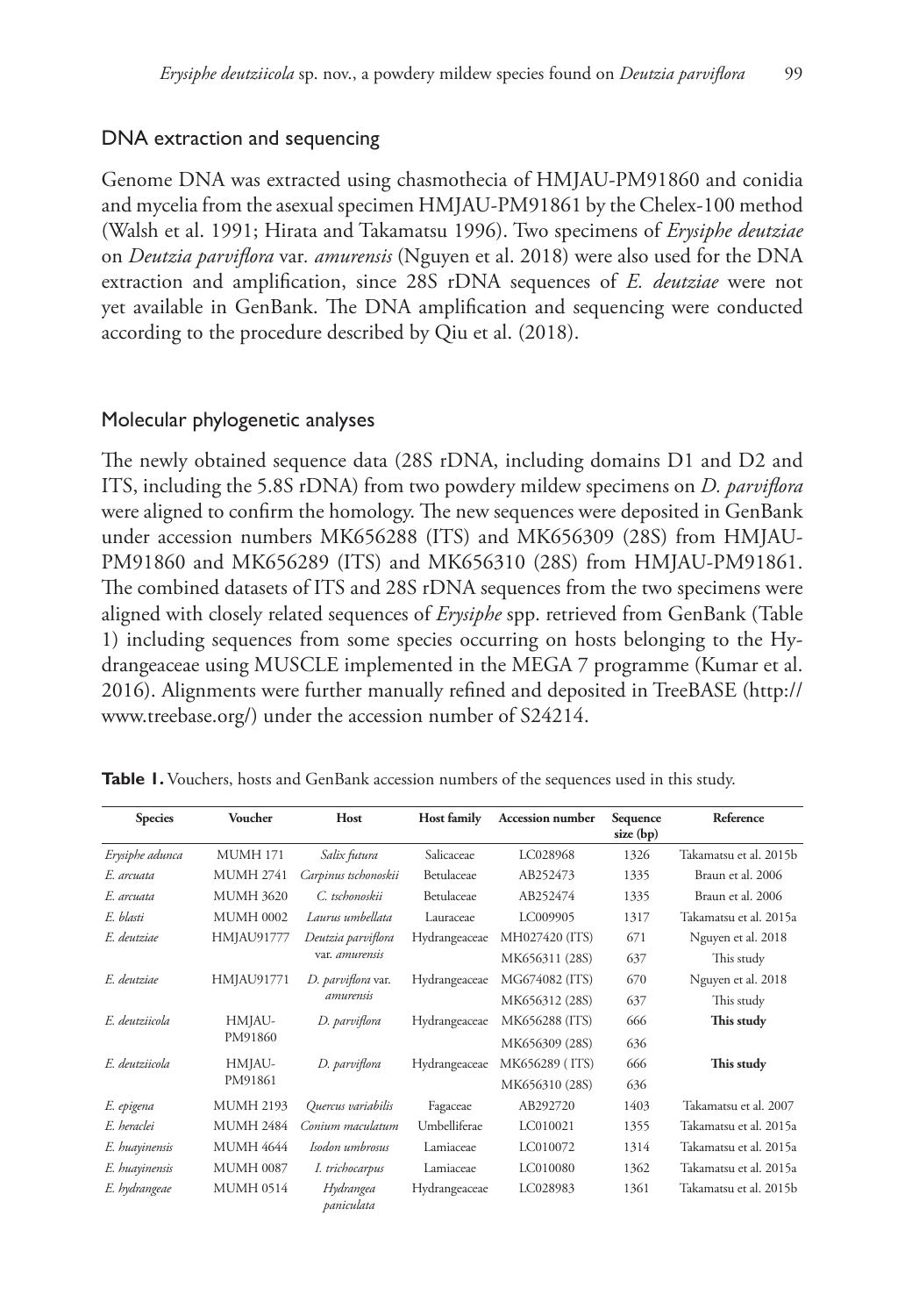| E. izuensis               | <b>MUMH 4651</b> | Rhododendron<br>reticulatum     | Ericaceae     | LC010076       | 1350 | Takamatsu et al. 2015a |
|---------------------------|------------------|---------------------------------|---------------|----------------|------|------------------------|
| E. juglandis              | <b>TPU 1745</b>  | Pterocarya rhoifolia            | Juglandaceae  | LC010090       | 1276 | Takamatsu et al. 2015a |
| E. pileae                 | <b>MUMH 2987</b> | Pilea pumila                    | Urticaceae    | LC010059 (ITS) | 552  | Takamatsu et al. 2015a |
|                           |                  |                                 |               | LC010058 (28S) | 754  |                        |
| E. pedaliacearum          | <b>MUMH 412</b>  | Sesamum indicum                 | Pedaliaceae   | LC342968       | 1516 | Shin et al. 2018       |
| E. phyllanthi             |                  | MUMH 0099 Phyllanthus flexuosus | Euphorbiaceae | LC009921       | 1351 | Takamatsu et al. 2015a |
| E. sedi                   | <b>MUMH 2576</b> | Sedum sp.                       | Crassulaceae  | LC010046       | 1321 |                        |
| E. schizophragmatis       | <b>MUMH 4642</b> | Hydangea petiolaris             | Hydrangeaceae | LC029001       | 1356 | Takamatsu et al. 2015b |
| Pseudoidium<br>hortensiae | <b>MUMH 0071</b> | Hydrangea<br>macrophylla        | Hydrangeaceae | LC009915       | 1249 | Takamatsu et al. 2015a |
| Pse. neolycopersici       | <b>MUMH 0066</b> | Lycopersicon<br>esculentum      | Solanaceae    | LC009912       | 1344 | Takamatsu et al. 2015a |

A phylogenetic tree was obtained from the combined data using the maximumparsimony (MP) method in PAUP 4.0. The MP analysis was performed with the heuristic search option using the tree-bisection-reconstruction (TBR) algorithm with 100 random sequence additions to find the global optimum tree. The gaps were treated as missing data. The bootstrap analysis (1000 replications) was used for testing the strength of the internal branches of the resulting trees (Felsenstein 1985). Tree scores, including tree length, consistency index (CI), retention index (RI) and rescaled consistency index (RC) were also calculated. Bootstrap (BS) values of 60% or higher are indicated.

#### **Results**

#### Phylogenetic analysis

The alignments of ITS and 28S rDNA sequences obtained from the two specimens examined are identical to each other. A total of 22 combined sequence data, including sequences from *Pseudoidium hortensiae*, *E. hydrangeae*, *E. schizophragmatis* and *E. deutziae*, four powdery mildew species on hosts of the Hydrangeaceae, were used to construct the phylogenetic tree. The sequence of *E. adunca* [\(LC028968\)](http://www.ncbi.nlm.nih.gov/nuccore/LC028968) was used as outgroup. The original alignment dataset comprises of 1232 characters. We manually deleted 111 characters and the remaining 1121 characters were finally used for constructing the phylogenetic tree, where 105 characters were variable but not informative and 175 characters were phylogenetically informative for parsimony analysis. The analysis produced three equally parsimonious trees. The best MP tree  $(TL = 525, CI = 0.6895, RI = 0.7175, RC = 0.4947)$  with the highest likelihood score is shown in Figure 1. The phylogenetic analysis confirmed that the new sequences obtained from the powdery mildew on *D. parviflora* formed an independent clade supported by a bootstrap value of 100%.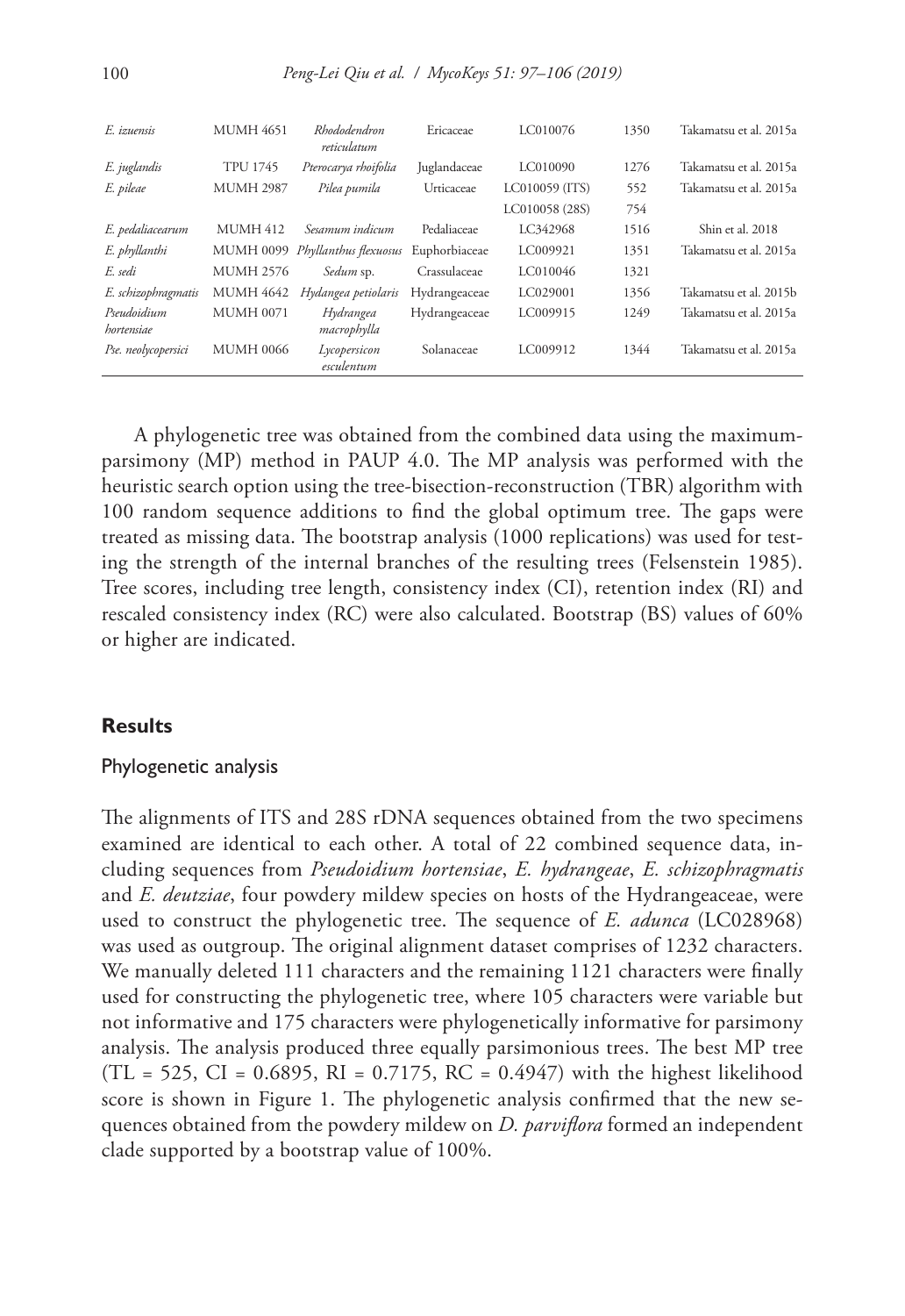

 $-10$  changes

**Figure 1.** Maximum parsimony phylogram of *Erysiphe deutziicola* and its allied species constructed from the combination of ITS and 28S rDNA sequences. *Erysiphe adunca* (LC028968) was used as outgroup. Bootstrap values (> 60%) by the maximum parsimony (MP) method are shown on the respective branches. The sequences pertaining to *E. deutziicola* are shown in bold face.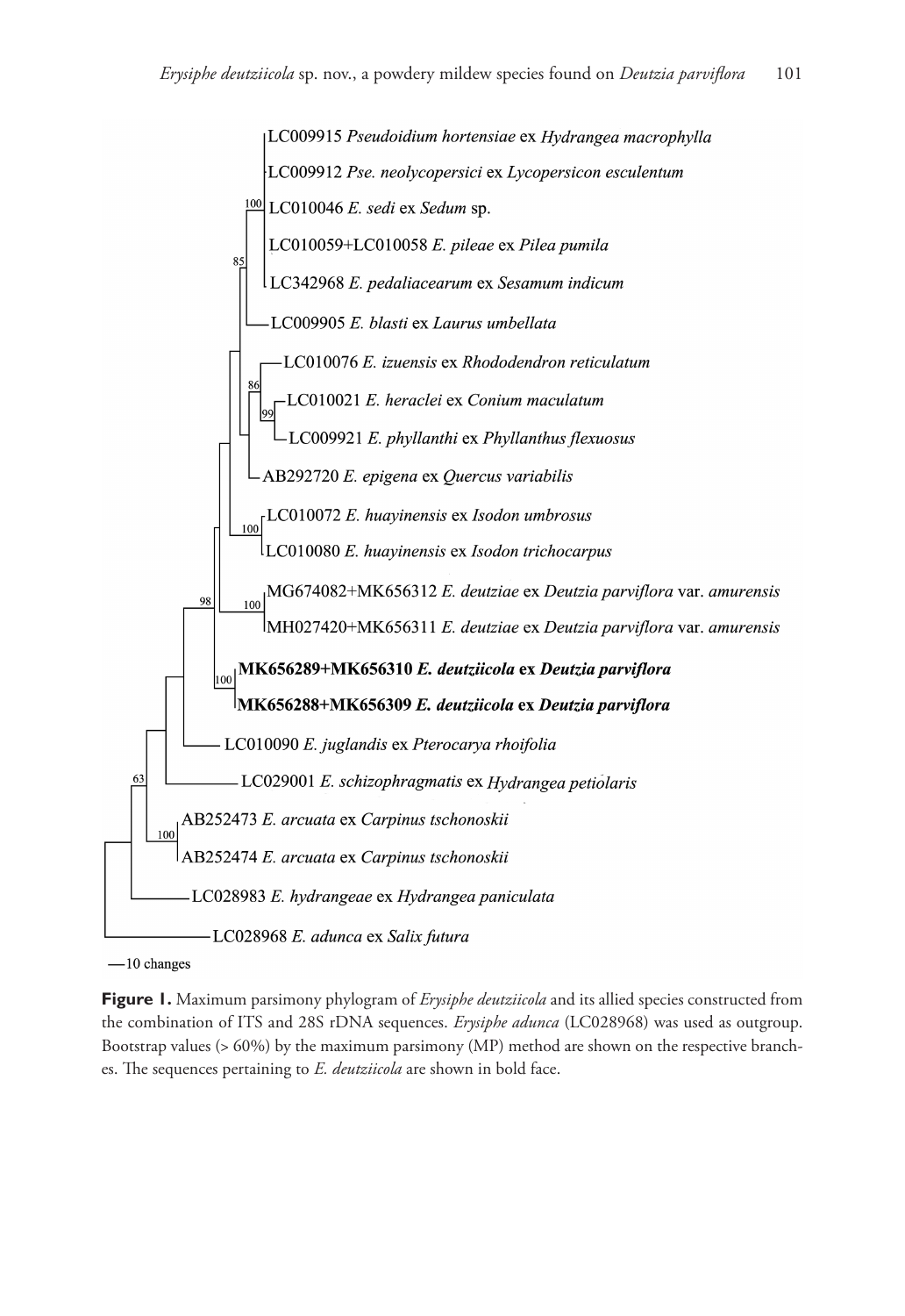## **Taxonomy**

## *Erysiphe deutziicola* **P.-L. Qiu, S.-Y. Liu & Y. Li, sp. nov.**

Figure 2 MycoBank: [MB830253](http://www.mycobank.org/MycoTaxo.aspx?Link=T&Rec=MB830253)

**Etymology.** Named after the host genus, *Deutzia*, + -icola (dweller).

**Diagnosis.** Differs from all known *Erysiphe* species on hosts belonging to the Hydrangeaceae in having very long conidiophores, up to 235.0 µm and chasmothecia with mycelioid appendages, circinate at the apex.

**Type.** CHINA. Beijing City, Baihua Mountain, on leaves of *Deutzia parviflora*, 19 October 2018, P.-L. Qiu, S.-R. Tang & L. Liu, HMJAU-PM91860 (holotype) and HMAS 248089 (isotype) in the Herbarium Mycologicum Academiae Sinica (HMAS), Beijing; ibid., on leaves of *D. parviflora*, 26 May 2018, P.-L. Qiu, S.-R. Tang & D.-N. Jin, HMJAU-PM91861 (paratype).

**Description.** Forming distinct white colonies, very small and dense, covering both sides of the leaves, causing discolourations of entire leaves or even malformations. Mycelium amphigenous, effuse and persistent. Hyphal appressoria distinctly lobed, solitary (Figure 2, A). Conidiophores, short to very long,  $54.5-171.0(-235)$  $\times$  5.8–8.0 µm, arising from the upper surface of hyphal mother cells (Figure 2, B–D). Foot-cells straight,  $(23-)30.5-75.0 \times 5.7-7.7 \mu m$ , followed by 1 to 3(-4) cells, 13‒80 µm in length. Conidia formed singly, hyaline, ellipsoid-ovoid or oblong, 18.6–35.5  $\times$  10–14 µm with a length/width ratio varying from 1.4–3.0(–3.3) (Figure 2, E‒G). Germ tubes on the conidia with lobed apex or longitubus pattern, apex simple or somewhat swollen, produced laterally, near the middle or in perihilar position (Figure 2, H–J). Chasmothecia, amphigenous, scattered,  $70-100.0 \mu m$  diam. (Figure 2, K). Peridium cells irregularly polygonal, 3.5–12.5 µm diam. (Figure 2, M). Appendages 6-14 per chasmothecium, mycelioid, hyaline, aseptate, extremely long and flexuous,  $1.3 - 7.0$  times as long as the chasmothecial diameter, up to 600 µm, 3–9 µm wide in the lower half, apices mostly sinuous-geniculate or branched, circinate at the near apex, coils relatively loose and wide (Figure 2, L). Asci 4–6 per chasmothecium, broad obovoid-saccate or clavate, short-stalked or sessile,  $48-71.5$  $\times$  28.5–49.5 µm (Figure 2, N–R). Ascospores ovoid or ellipsoid, 5–8 in each ascus,  $13.0 - 20.5 \times 10.5 - 14.5 \mu m$  (Figure 2, S-T).

**Host range and distribution.** On *Deutzia parviflora* (Hydrangeaceae) in Beijing, China.

#### **Discussion**

For taxonomic purposes within the genus *Erysiphe*, the characteristics of the appendages are the most effective way to assign species to morphological, non-phylogenetic sections of *Erysiphe* that were introduced in Braun and Takamatsu (2000) and Braun and Cook (2012). Of the nine species recorded on hosts of the Hydrangeaceae, only *E. poeltii*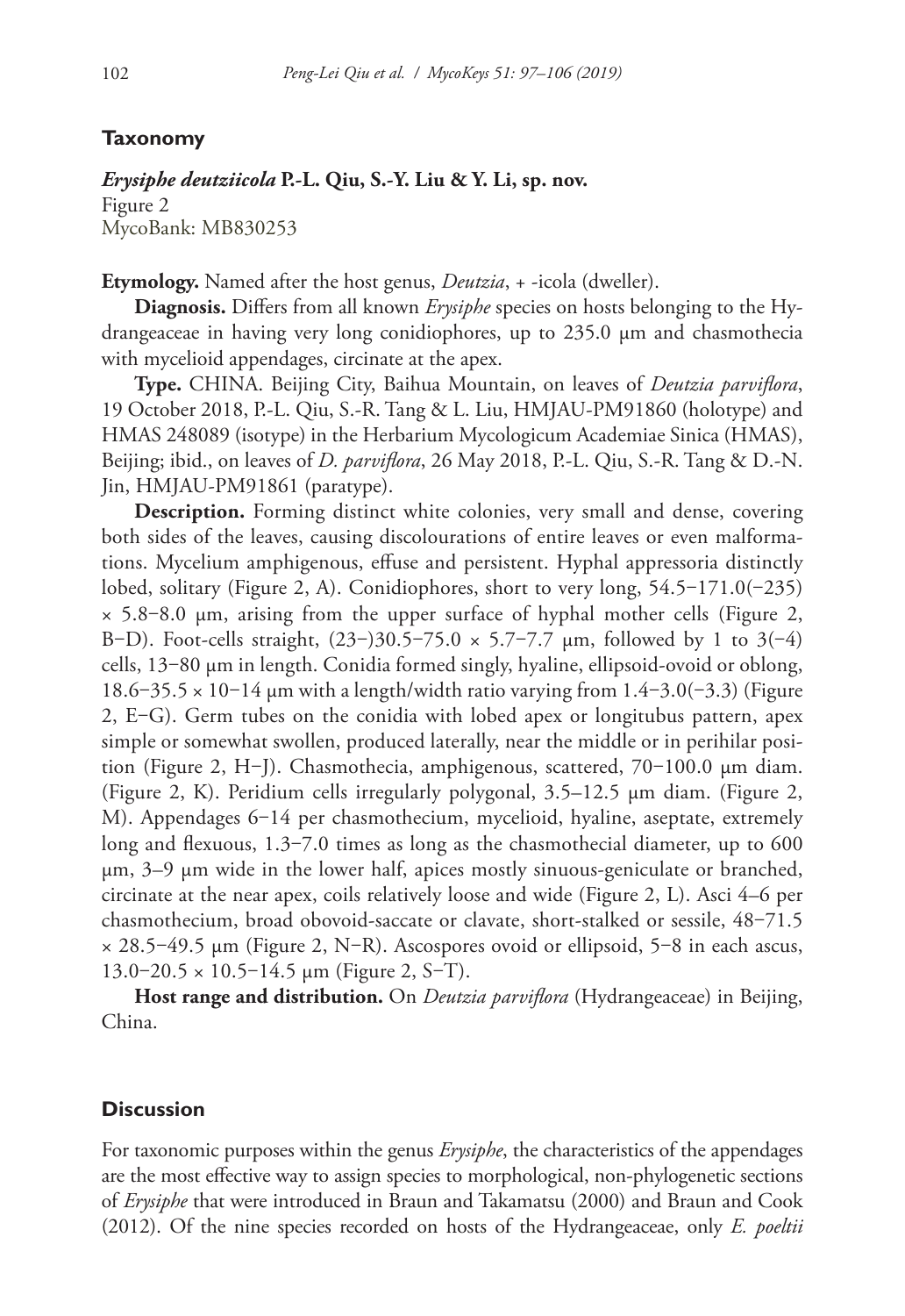

**Figure 2.** Morphology of *Erysiphe deutziicola* on *Deutzia parviflora*. **A** Lobed hyphal appresorium **B–D** Conidiophores **E–G** Conidia **H** Lobed germ tube arising from the lateral of conidium **I** Germ tube showing longitubus pattern arising from a conidium in perihilar position **J** Slightly lobed germ tube arising from the perihilar position of a conidium **K** Chasmothecium **L** Appendage with sinuous-geniculate, branched and circinate apex **M** Peridium cells **N** Ascus with 5 ascospores **O** Ascus with six ascospores **P** Ascus with seven ascospores **Q** Ellipsoid ascus with eight ascospores **R** Clavate ascus with eight ascospores **S** Ellipsoid ascospore **T** Ovoid ascospore. Scale bars: 20 µm.

pertains to *Erysiphe* sect. *Erysiphe* characterised by mycelioid chasmothecial appendages. The mycelioid appendages of *E. poeltii* are unbranched and later become yellowish to brownish, but remain paler or hyaline in the upper half. The appendages of *E. deutziicola* are completely hyaline, mostly sinuous-geniculate or branched in the apical region and sometimes distinctly circinate at the apex. *Erysiphe deutziae* is currently the only species on *Deutzia* spp., but it differs from *E. deutziicola* by its typically dichotomously branched appendages. The shorter, straight, stiff uncinuloid chasmothecial appendages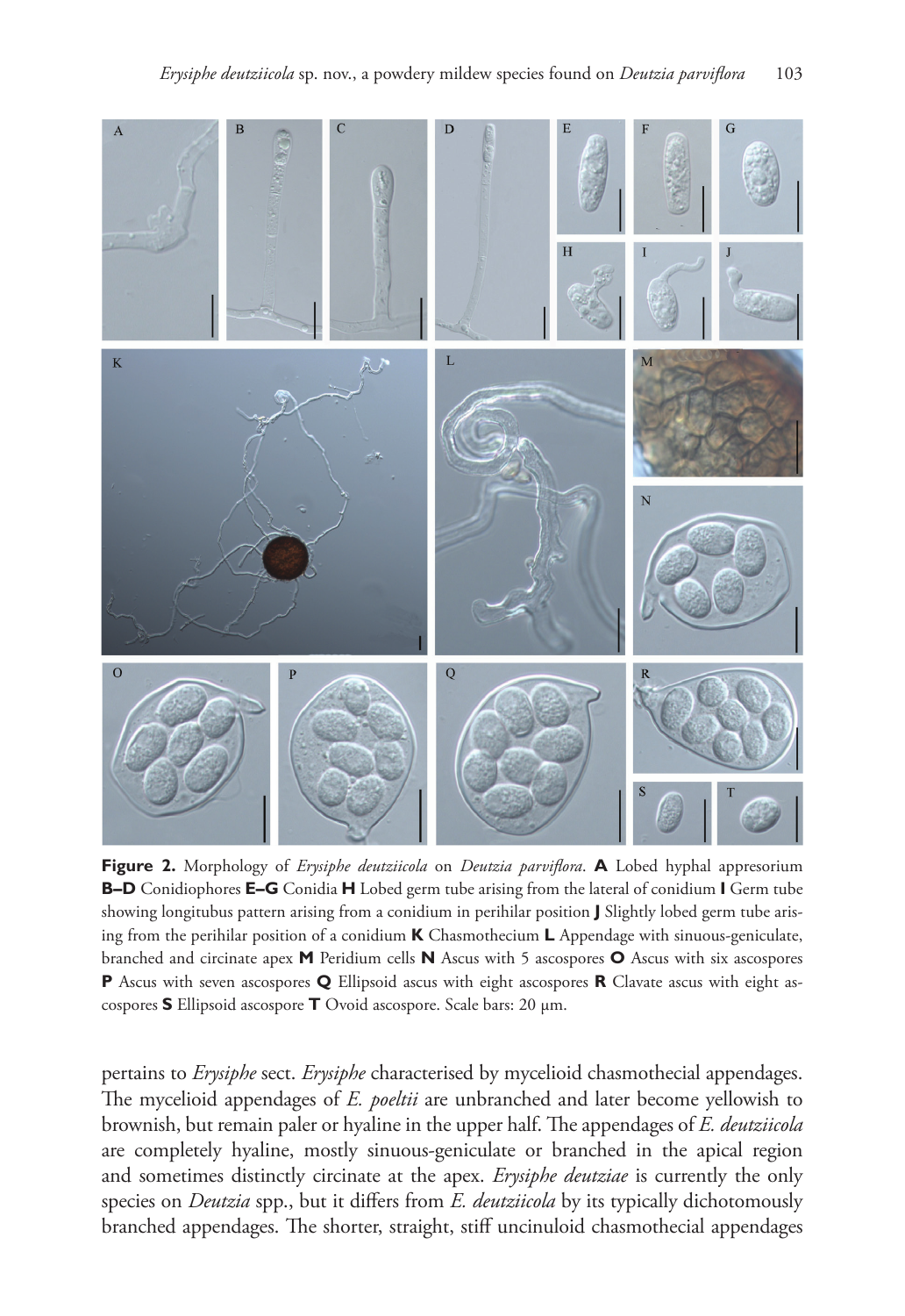|                           | Species name Host family                     | Conidia (um)                                         | Length of                | Diameter of               |                 | Appendages  | Number of asci    | Ascospores         |            |
|---------------------------|----------------------------------------------|------------------------------------------------------|--------------------------|---------------------------|-----------------|-------------|-------------------|--------------------|------------|
|                           |                                              |                                                      | conidiophores<br>(mn)    | chasmothecia<br>$(\mu m)$ | Number          | morphology  |                   | Number             | Colour     |
| deutziicola<br>Erysiphe   | Hydrangeaceae                                | $18.6 - 35.6 \times 10.2 - 14.1$                     | 54.7-171.0<br>$(-234.7)$ | $71.0 - 100.0$            | $6 - 14$        | mycelioid   | $4 - 6$           | $5 - 8$            | colourless |
| E. abeliae                | Caprifoliaceae                               | $\frac{1}{1}$                                        | I                        | $(85-)$ $95-120$          | $10 - 40$       | mycelioid   | $^{4-8}$          | $6-8$              | yellowish  |
| E. braunii                | Asteraceae                                   | $35 - 45 \times 17 - 23$                             | 80-110                   | $90 - 130$                | $18 - 36$       | mycelioid   | $6 - 16$          | $2 - 3$            | colourless |
| E. deutziae               | Hydrangeaceae                                | $25-35(-40) \times (16.5-)$<br>$17.5 - 20 (-22)$     | 50-75                    | 70-150                    | $4 - 16$        | dichotomous | $2 - 6$           | $4-8$              | colourless |
| E. hydrangeae             | Hydrangeaceae                                |                                                      |                          | $.20 - 225$               | $19 - 40 (-48)$ | circinate   | $(5-)$ 6-12 (-21) | $(4-)$ 5-8         | colourless |
| E. poeltii                | Hydrangeaceae                                | $26 - 33 \times 13 - 18$                             |                          | 75-110                    | $5 - 20$        | mycelioid   | $(3-)+5(-6)$      |                    | colourless |
|                           | Hydrangeaceae                                | $27 - 38 \times 14 - 18$                             | up to 90                 | 80-120                    | $7 - 22$        | circinate   | $6 - 13$          | $5 - 8$<br>$4 - 5$ | colourless |
| schizophragmatis          |                                              |                                                      |                          |                           |                 |             |                   |                    |            |
| E. yanshanensis           | Hydrangeaceae                                | average 26.5 × 14                                    | $45 - 80$                | average 120               | $5 - 23$        | circinate   | $(3-)4-9(-11)$    | $(2-)$ 5-7 $(-8)$  | yellowish  |
| Pseudoidium<br>hortensiae | Hydrangeaceae                                | $(18-)$ 25-40 (-45) $\times$<br>$(9-)$ 12-19 $(-22)$ | $40 - 130 (-175)$        |                           |                 |             |                   |                    |            |
|                           | <sup>t "-</sup> means no related information |                                                      |                          |                           |                 |             |                   |                    |            |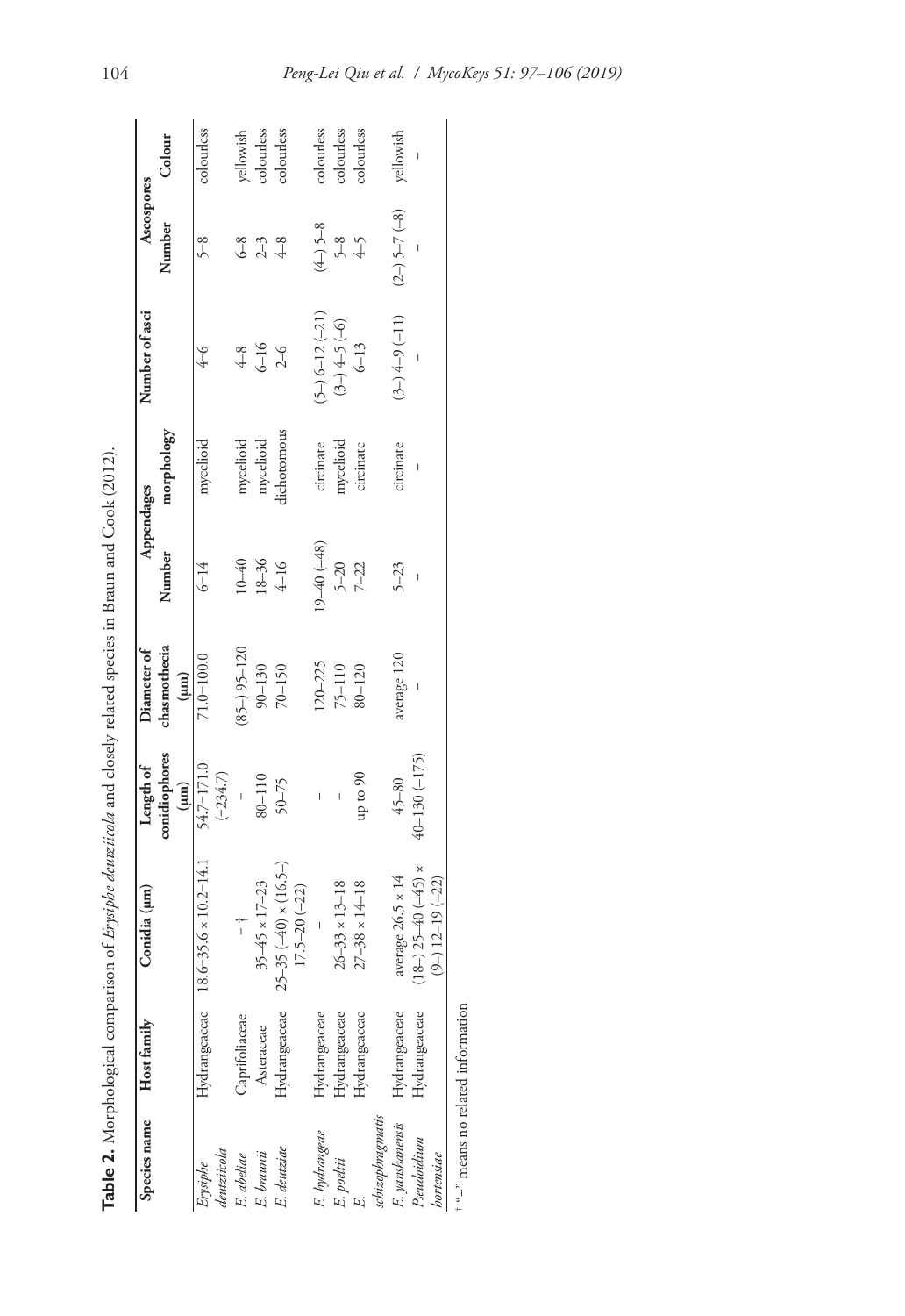with uncinated-circinate tips are characteristic for *E. hydrangeae*, *E. schizophragmatis* and *E. yanshanensis* and easily distinguish these species from *E. deutziicola*. Recently published phylogenetic examinations revealed that *Pseudoidium hortensiae* belongs to the *Erysiphe aquilegiae* complex (Shin et al. 2018) suggesting that *Pse. hortensiae* is a member of sect. *Erysiphe*, although chasmothecia of this species have not yet been found (Braun and Cook 2012). There are two additional species with chasmothecial appendages similar to those of *E. deutziicola*, viz., *E. abeliae* R.Y. Zheng & G.Q. Chen and *E. braunii* Y. Nomura. which have been described. However, the appendages in *E. braunii* on *Saussurea* are quite distinct by being pluriseptate and not coiled at the tip and the asci are 2–3-spored (Braun and Cook 2012). *Erysiphe deutziicola* differs from *E. abeliae* in having fewer, much longer appendages (numbers 6–14 vs. 10–40, 1.3–7.0 times as long as the chasmothecial diameter vs. mostly  $1-2$  times) and fewer asci  $(4-6)$  per chasmothecium vs. 4‒8). In addition, the ascospores of *E. abeliae* are yellowish vs. colourless in *E. deutziicola*.

The phylogenetic analysis revealed that *Erysiphe deutziicola* clustered in a separate clade with 100% bootstrap support, distant from all included *Erysiphe* species occurring on hosts of the Hydrangeaceae and it further confirmed that this species represents a species of its own. The detail morphological traits of *E. deutziicola* and other *Erysiphe*  species on hosts of the Hydrangeaceae, as well as morphologically similar species on hosts of other plant families, are shown in Table 2.

#### **Acknowledgements**

The authors sincerely acknowledge Prof. Susumu Takamatsu for reading the full text, for critical comments and for corrections. We appreciate the laboratories of Engineering Research Center of Chinese Ministry of Education for Edible and Medicinal Fungi and College of Plant Protection in Jilin Agricultural University, Changchun, China. This work was supported by the National Natural Science Foundation of China [grant programme numbers 31670022, 31470153].

#### **References**

- Braun U, Takamatsu S (2000) Phylogeny of *Erysiphe*, *Microsphaera*, *Uncinula* (Erysipheae) and *Cystotheca*, *Podosphaera*, *Sphaerotheca* (Cystotheceae) inferred from rDNA ITS sequences – some taxonomic consequences. Schlechtendalia 4: 1–33.
- Braun U, Takamatsu S, Heluta V, Limkaisang S, Divarangkoon R, Cook R, Boyle H (2006) Phylogeny and taxonomy of powdery mildew fungi of *Erysiphe* sect. *Uncinula* on *Carpinus* species. Mycological Progress 107(5): 139–153.<https://doi.org/10.1007/s11557-006-0509-6>
- Braun U, Cook RTA (2012) Taxonomic Manual of the Erysiphales (powdery mildews). Fungal Biodiversity Centre, CBS Biodiversity Series No. 11, 707 pp.
- Bolay A, Braun U, Delhey R, Kummer V, Piątek M, Wołczańska A (2005) *Erysiphe deutziae* a new epidemic spread in Europe. Cryptogamie Mycologie 26(4): 293–298.